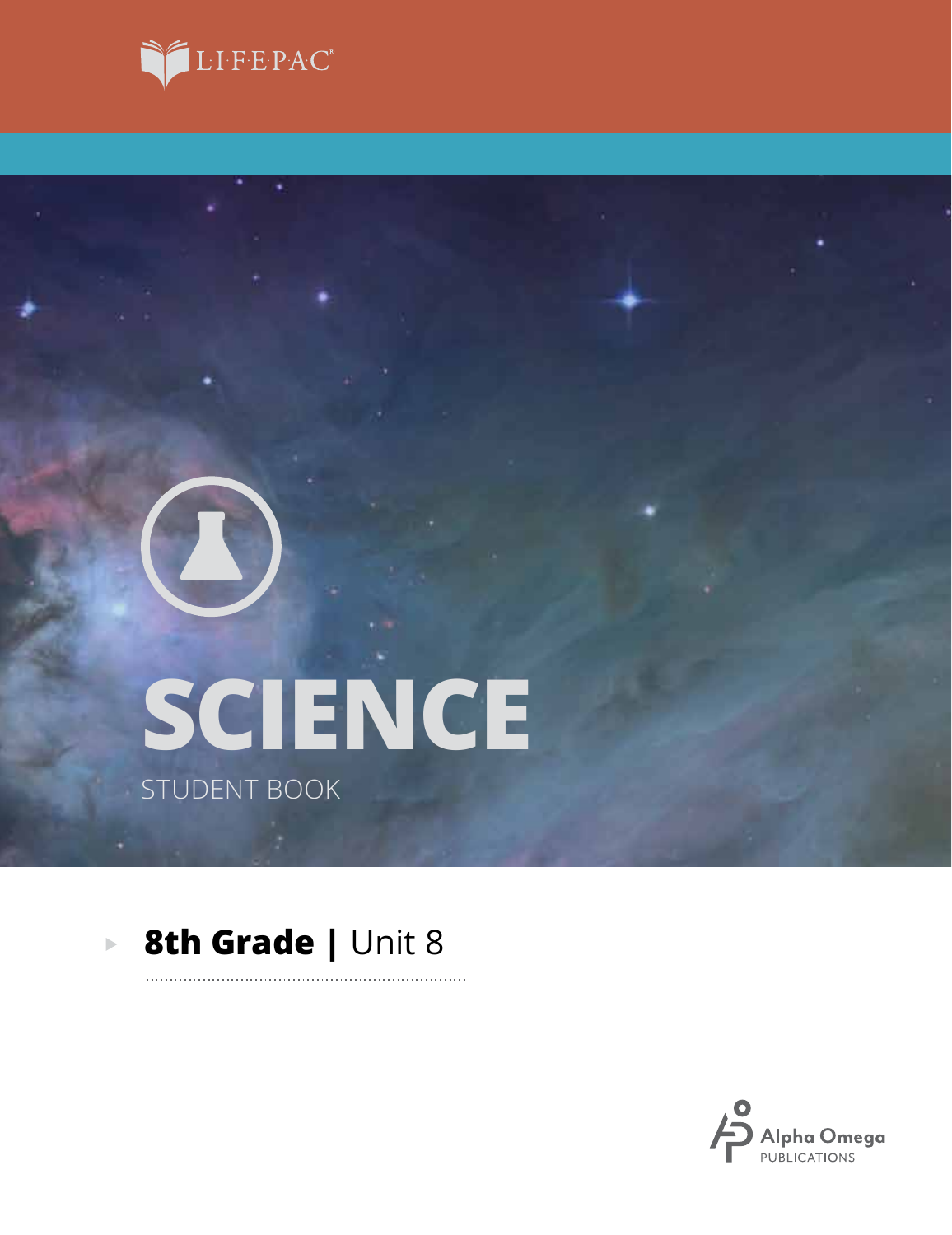# **SCIENCE 808**

Machines 2

| <b>INTRODUCTION 3</b>                                                                                    |    |
|----------------------------------------------------------------------------------------------------------|----|
| <b>1. FRICTION</b>                                                                                       | 5  |
| <b>FORCES OF FRICTION 6</b><br><b>TYPES OF FRICTION 17</b><br>REDUCING FRICTION   11<br>SELF TEST 1   13 |    |
| 2. LEVERS                                                                                                | 15 |
| MECHANICAL ADVANTAGE   16<br><b>CLASSES OF LEVERS 21</b><br>SELF TEST 2  25                              |    |
| 3. WHEEL AND AXLE, PULLEYS, AND GEARS                                                                    | 29 |
| WHEEL AND AXLE <b>29</b><br>PULLEYS   32<br>GEARS   36<br>SELF TEST 3   39                               |    |
| <b>4. INCLINED PLANE, WEDGE, AND SCREW</b>                                                               |    |
| <b>INCLINED PLANE 141</b><br>WEDGES   45<br>SCREW  45<br>SELF TEST $4$  47                               |    |



**LIFEPAC Test is located in the center of the booklet**. Please remove before starting the unit.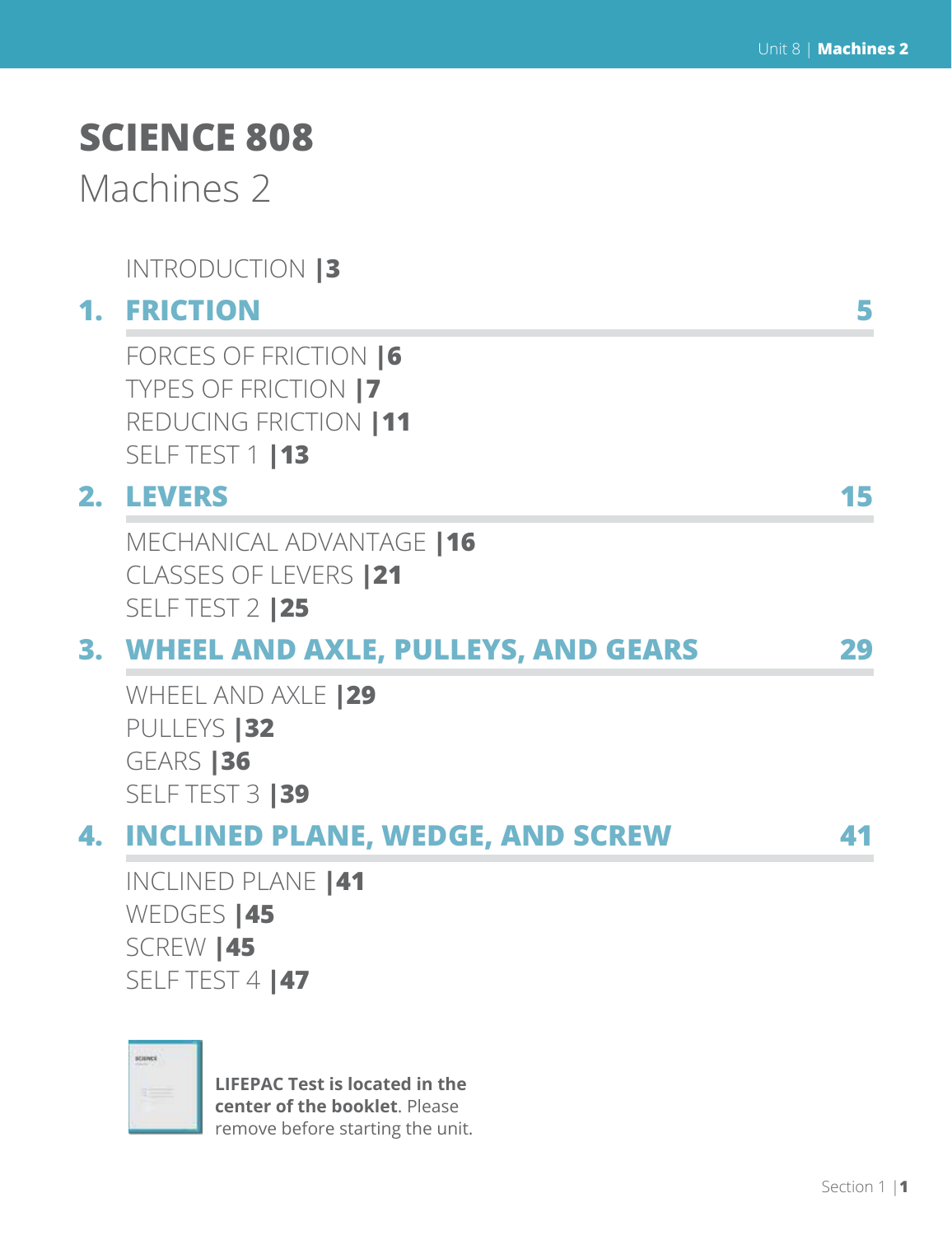#### **Author:**

Shirley A. Johnson, M.N.S. Virginia Mountain

**Editor-In-Chief:** Richard W. Wheeler, M.A.Ed **Editor:** Lee H. Dunning, M.S.T., M.S.Ed. **Consulting Editor:** Harold Wengert, Ed.D **Revision Editor:** Alan Christopherson, M.S

#### **Westover Studios Design Team:**

Phillip Pettet, Creative Lead Teresa Davis, DTP Lead Nick Castro Andi Graham Jerry Wingo Don Lechner



#### **804 N. 2nd Ave. E. Rock Rapids, IA 51246-1759**

© MCMXCVI by Alpha Omega Publications, Inc. All rights reserved. LIFEPAC is a registered trademark of Alpha Omega Publications, Inc.

All trademarks and/or service marks referenced in this material are the property of their respective owners. Alpha Omega Publications, Inc. makes no claim of ownership to any trademarks and/ or service marks other than their own and their affiliates, and makes no claim of affiliation to any companies whose trademarks may be listed in this material, other than their own.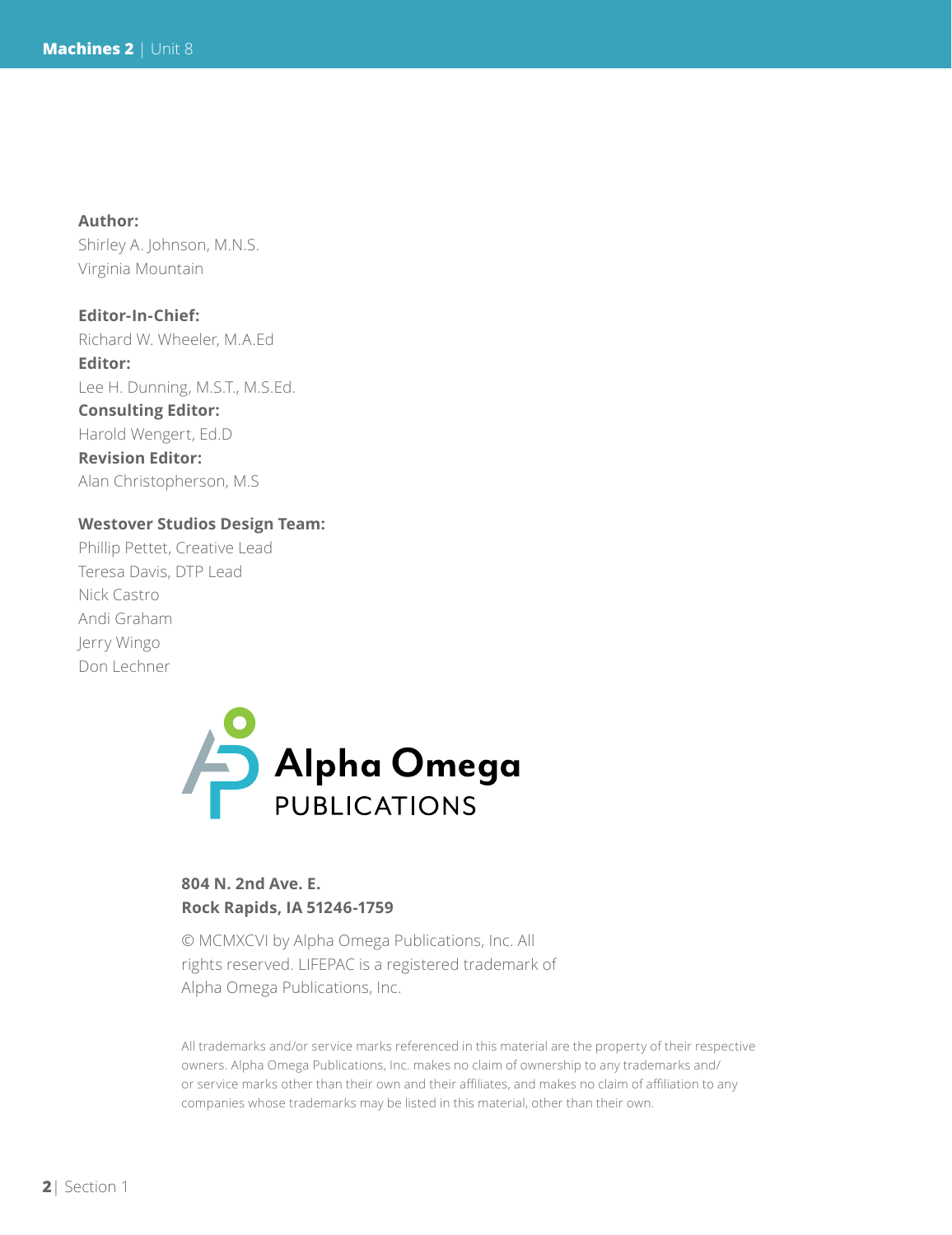## **Machines 2**

### Introduction

The use of tools is mentioned throughout the Bible. Noah used tools to build the ark that saved mankind from the flood waters. Tools have helped mankind build altars and temples to worship the Lord. God has given human beings the skills to develop and use tools. Tools are simple machines. In this LIFEPAC® you will study six simple machines and how humans use them.

The development of machines encouraged mankind to build, to invent, to travel, and to work. People can do more work with machines than they can without.

Machines are not as useful as they might be because friction makes them less efficient. Friction causes them to wear out, to slow down, and to stop. The work that mankind was designed to do is slowed down by the friction of bad relationships between people.

### **Objectives**

Read these objectives. The objectives tell you what you will be able to do when you have successfully completed this LIFEPAC. When you have finished this LIFEPAC, you should be able to:

- 1. Define friction and describe its effects.
- 2. Identify three kinds of friction.
- 3. Name three ways to reduce friction.
- 4. Calculate the coefficient of friction.
- 5. Identify three classes of levers.
- 6. Define and calculate the mechanical advantage and efficiency of a lever.
- 7. List the uses of the wheel and axle, pulley, and gears.
- 8. Calculate the mechanical advantage of the wheel and axle and pulleys.
- 9. Identify the uses of the inclined plane, wedge, and screw.
- 10. Calculate the mechanical advantage of the inclined plane, wedge, and screw.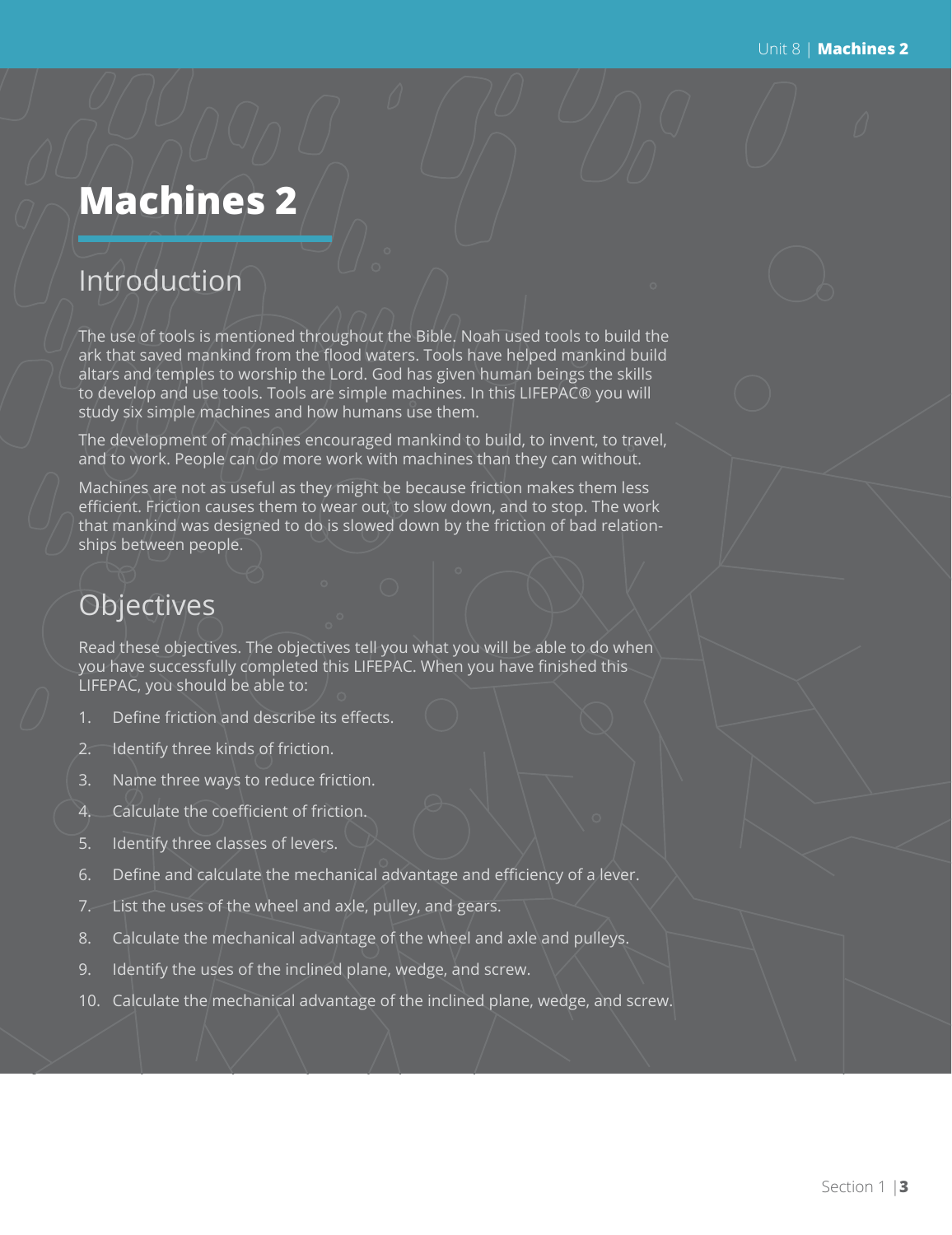Survey the LIFEPAC. Ask yourself some questions about this study and write your questions here.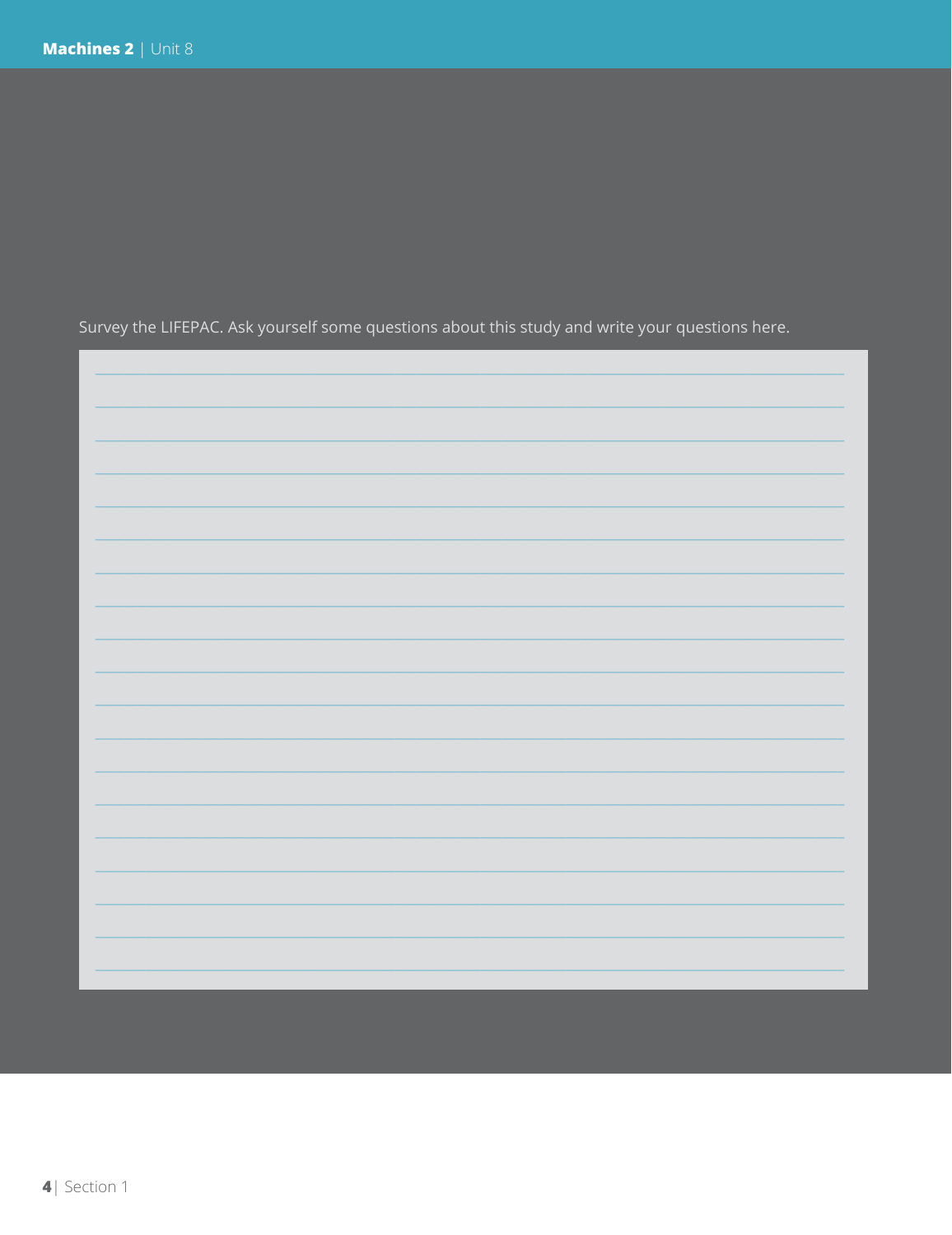# 1. FRICTION

In the winter when the sidewalks are covered with snow and ice, we sand them to increase the **friction** between the steps and our feet. We apply oil to engines and motors to reduce the friction between moving parts. Without

friction even walking would be impossible; but friction causes engines to wear out. Friction is both helpful and harmful. In this section you will study the forces of friction, the types of friction, and some ways to reduce friction.

#### **SECTION OBJECTIVES**

**Review these objectives**. When you have completed this section, you should be able to:

- 1. Define friction and describe its effects.
- 2. Identify three kinds of friction.
- 3. Name three ways to reduce friction.
- 4. Calculate the coefficient of friction.

#### **VOCABULARY**

#### **Study these words to enhance your learning success in this section**.

**coefficient** (kō u fish' unt). A ratio used to calculate the value of a quantity under different conditions.

**fluid** (flü' id). Any substance, liquid or gas, that flows.

**force** (fôrs). A push or a pull.

**friction** (frik' shun). The force that resists moving one object against another.

**lubricant** (lü' bru kunt). Substance used to make an object slippery or smooth; commonly, oil or grease.

**normal force** (nôr' mul fôrs). The force that is perpendicular to the surface between two objects; the attraction of gravity for an object on a level surface.

**Note:** *All vocabulary words in this LIFEPAC appear in* **boldface** *print the first time they are used. If you are not sure of the meaning when you are reading, study the definitions given.*

Pronunciation Key: hat, āge, cãre, fär; let, ēqual, tėrm; it, īce; hot, ōpen, ôrder; oil; out; cup, put, rüle; child; long; thin; /FH/ for then; /zh/ for measure; /u/ represents /a/ in about, /e/ in taken, /i/ in pencil, /o/ in lemon, and /u/ in circus.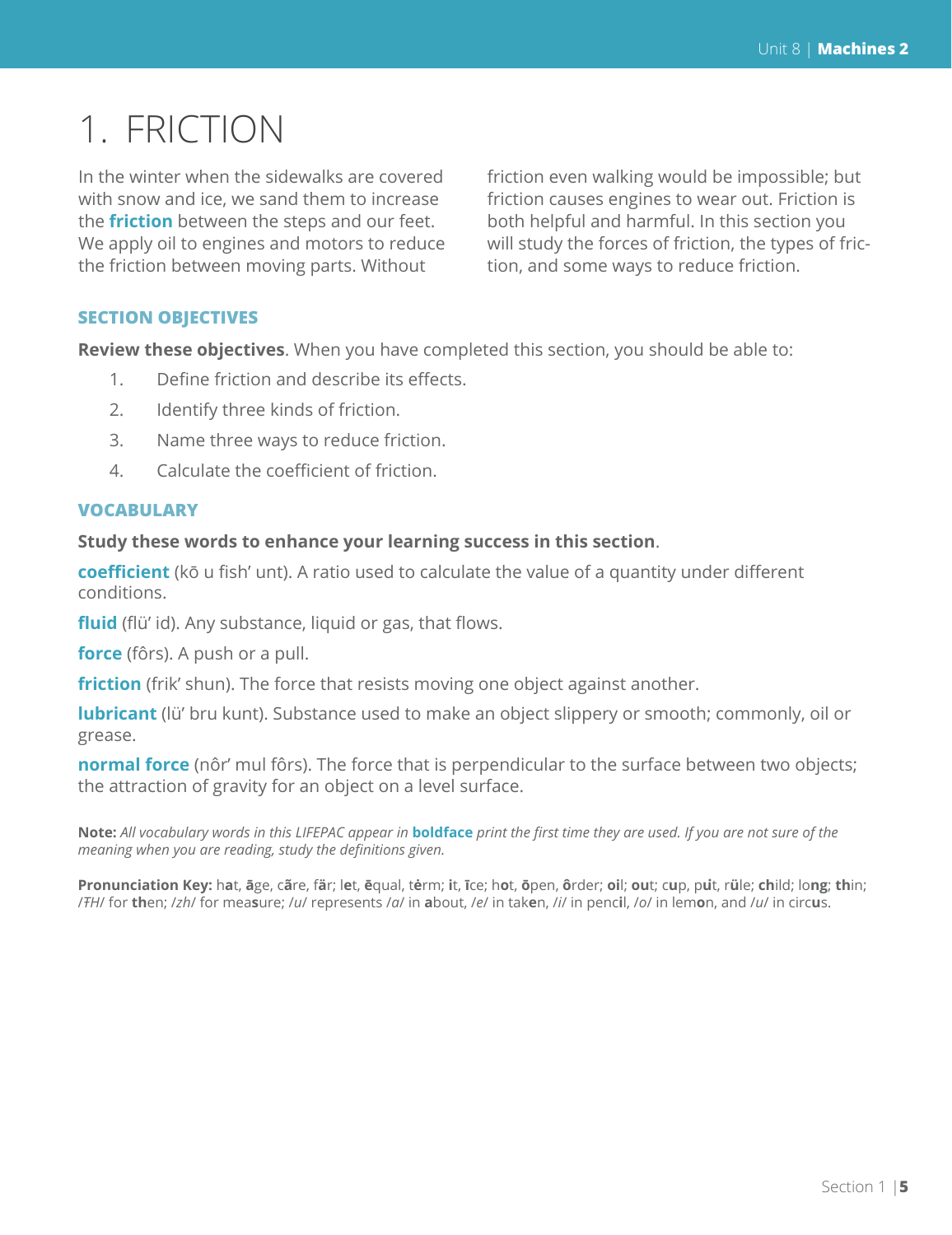#### **FORCES OF FRICTION**

Many factors, including **friction**, slope, and material, act to change the speed of an object. For centuries people tried to invent perpetual-motion machines. Perpetual-motion machines would create their own energy and never stop working. People have not been able to invent such a machine. Friction is the **force** that always stopped them. You will study the force of friction in this section.

**Definition**. Friction is a force that resists motion. It occurs when a surface in motion rubs against another surface. Friction acts parallel to the surfaces that are moving against (contacting) one another and in the direction opposite to the direction of motion. Friction resists (opposes) motion.

If you put a box on the sidewalk and push it, the box moves. You have exerted a force. Friction will cause the box to stop moving after traveling a short distance. A resisting force has acted. The box will not move again unless you give it another push.

Friction is present whenever motion occurs. Car engines are designed to produce as little friction as possible. Narrow-wheeled bicycles offer less resistance to friction than other bicycles.

**Causes**. Friction is caused by rough surfaces rubbing together as objects move over each

other. Surfaces are polished to lessen friction as much as possible. Engineers design shapes to lessen air resistance. When two very highly polished surfaces are together, the friction between them *increases.* The explanation proposed is that atomic bonding, of a sort, exists between the two surfaces.

**Uses**. Friction makes walking possible. The friction between shoe and floor increases with roughness. Walking becomes easier. Imagine walking on polished ice with waxed shoes!

Vehicles use friction to slow down and stop. Brakes depend upon friction. The resistance between tire and road slows cars and trucks. Tires are designed with a tread to increase friction. Wet roads are more dangerous than dry roads because water lessens the tires' friction on the road surface. Tires are tested on wet roads to determine stopping distance and skid resistance.

Without friction any little force you exerted on an object would send you in one direction and would send the object in the opposite direction. This example illustrates Newton's Law: Every force has an equal and opposite force. In space, friction with air does not exist. When astronauts push on a spaceship, it moves one way and they move another.

#### **Write the letter of the correct choice.**

- **1.1** Tires are designed to  $\qquad \qquad$ . a. increase friction b. decrease friction c. have no relation to friction
- **1.2** *Very* smooth surfaces \_\_\_\_\_\_\_\_\_\_ .
	- a. have little or no friction b. do not need friction to move
	- c. have increased friction

- **Complete these sentences.**
- **1.3** Motion is always accompanied by
- 
- **1.4** Friction acts \_\_\_\_\_\_\_\_\_\_\_\_\_\_\_\_\_\_\_\_\_\_\_\_\_\_\_\_\_\_\_\_ (parallel, perpendicular) to surfaces in contact.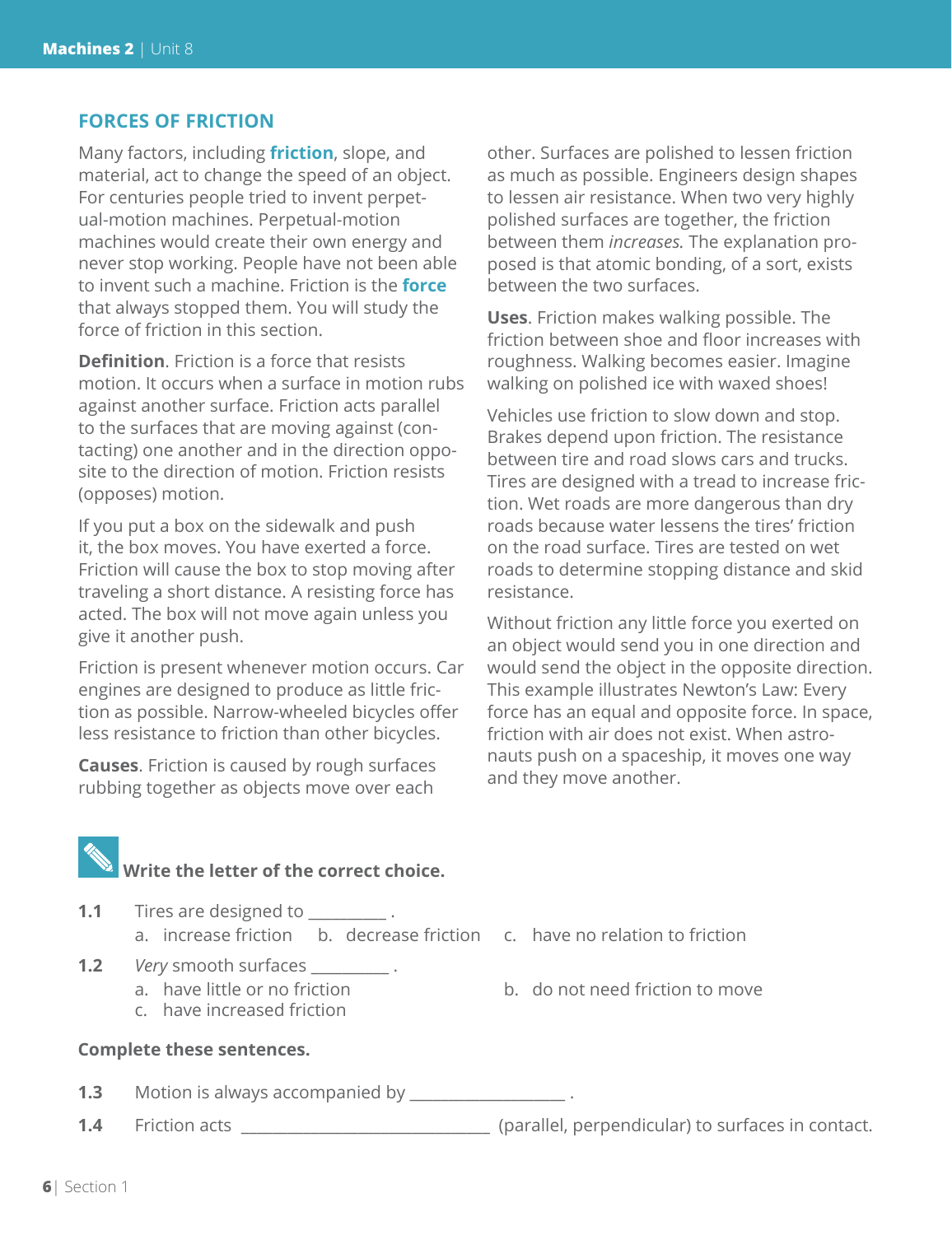**Complete the activity.** For each item write D if it is a desirable type of friction, or write U if it is an undesirable type of friction.

- **1.5 heta** friction between road and tires
- **1.6** \_\_\_\_\_\_\_\_ friction between parts of an engine
- **1.7 1.7 h** friction between your shoes and the floor
- **1.8 h** no friction at all

#### **TYPES OF FRICTION**

Friction forces apply mostly to solids. Gases and liquids offer resistance to motion, but they are difficult to measure and study in the classroom or laboratory. Comparison of different frictional forces is possible in the laboratory: The force needed to keep an object moving can be measured with a scale. If you pull an object with a spring scale, you find that the object requires more force to start moving than to keep moving. This force that opposes the start of motion is referred to as *starting friction.*

**Sliding**. *Sliding* friction is resistance to motion after the object has begun to move. Sliding

friction is dependent on the materials that make up the surfaces in contact.

In the past, farmers removed rocks from their fields by loading them on a horse-drawn flatbed. The horses worked, and the wooden flatbed dragged against the ground.

Sliding friction is affected very little by the speed or the surface area of the moving object. It *is* affected by the force that presses the surfaces together. This force is called the **normal force**. On level surfaces the normal force is the weight of the object.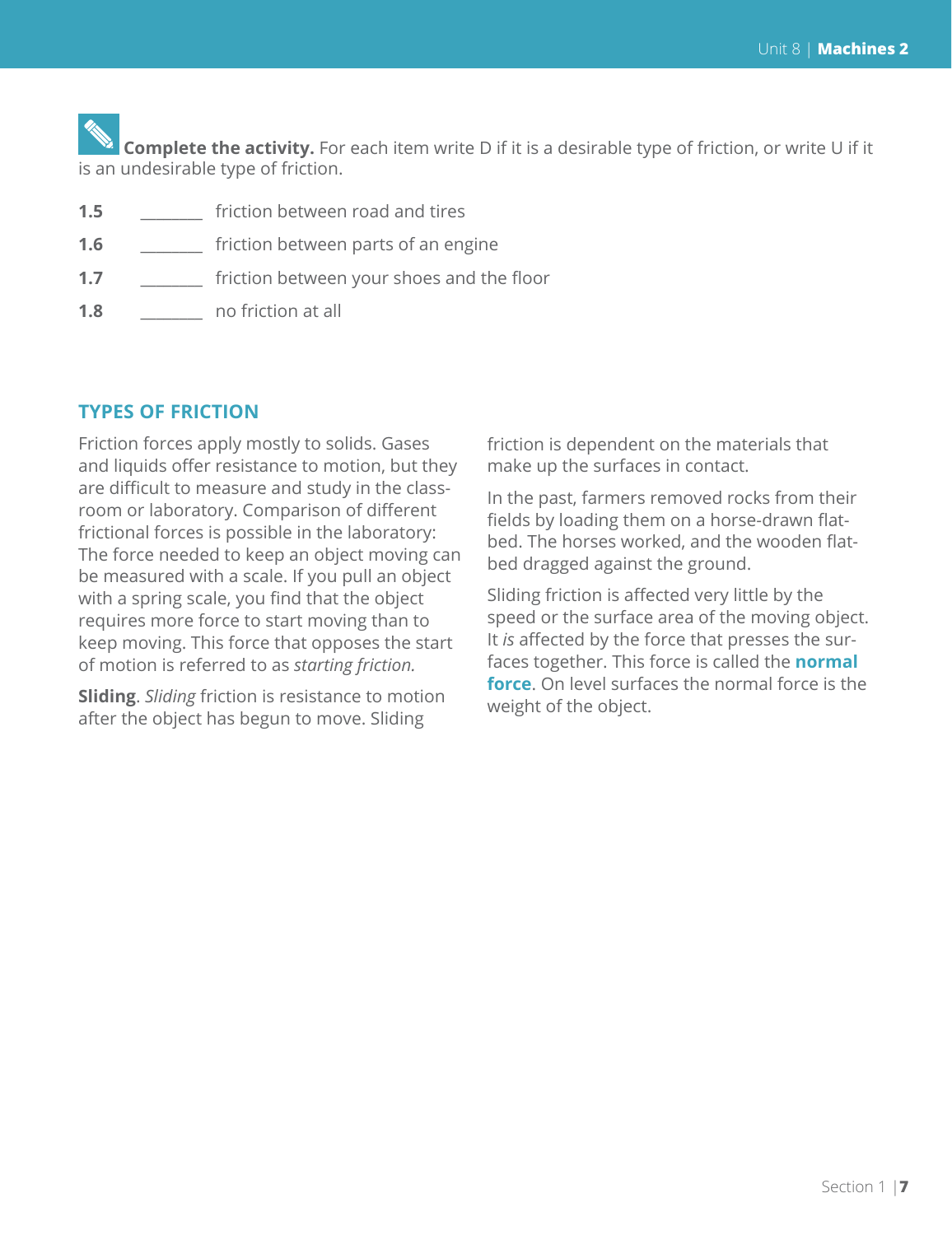| Try this investigation.                                                                                   |                                                                                                                                  |  |
|-----------------------------------------------------------------------------------------------------------|----------------------------------------------------------------------------------------------------------------------------------|--|
| These supplies are needed:                                                                                |                                                                                                                                  |  |
| small match box<br>pebbles                                                                                | coins (pennies are best)<br>■ small plastic bag<br>string (about 24 inches<br>long)                                              |  |
| Follow these directions and complete the sentence. Put a check in the box when each step is<br>completed. |                                                                                                                                  |  |
|                                                                                                           | 1. Fill the match box with pebbles.                                                                                              |  |
| 2. Tie the string to the box. Allow the string to hang over the edge of the table.                        |                                                                                                                                  |  |
|                                                                                                           | 3. Tie this end of the string to the plastic bag, leaving an opening to put in coins.                                            |  |
|                                                                                                           | 4. Add coins one by one until the box is pulled off the table.                                                                   |  |
|                                                                                                           | 5. Count and record the number of coins.                                                                                         |  |
| 1.9                                                                                                       | The number of coins needed to pull the box off the table was _____<br>Do not put this activity away; you will be using it again. |  |
|                                                                                                           | <b>Force of Friction Experiment</b>                                                                                              |  |

**Rolling**. Early in history most cultures discovered that rolling objects was easier than dragging them. To move a flat object, a cylindrical roller was placed beneath it. The object could then be rolled over the ground. The first rollers were probably logs. The logs had to be carried around to the front of the object after the object had passed over them. This method still involved hard work, but it was easier than

dragging the object. The friction involved in sliding an object is great; rolling friction is much less.

Roller bearings and steel rollers are used to reduce friction in moving small and large objects. House movers use steel rollers to position buildings. Ball bearings permit low friction motion in all directions and are used to reduce friction in automobile wheels, bicycle wheels, and machines.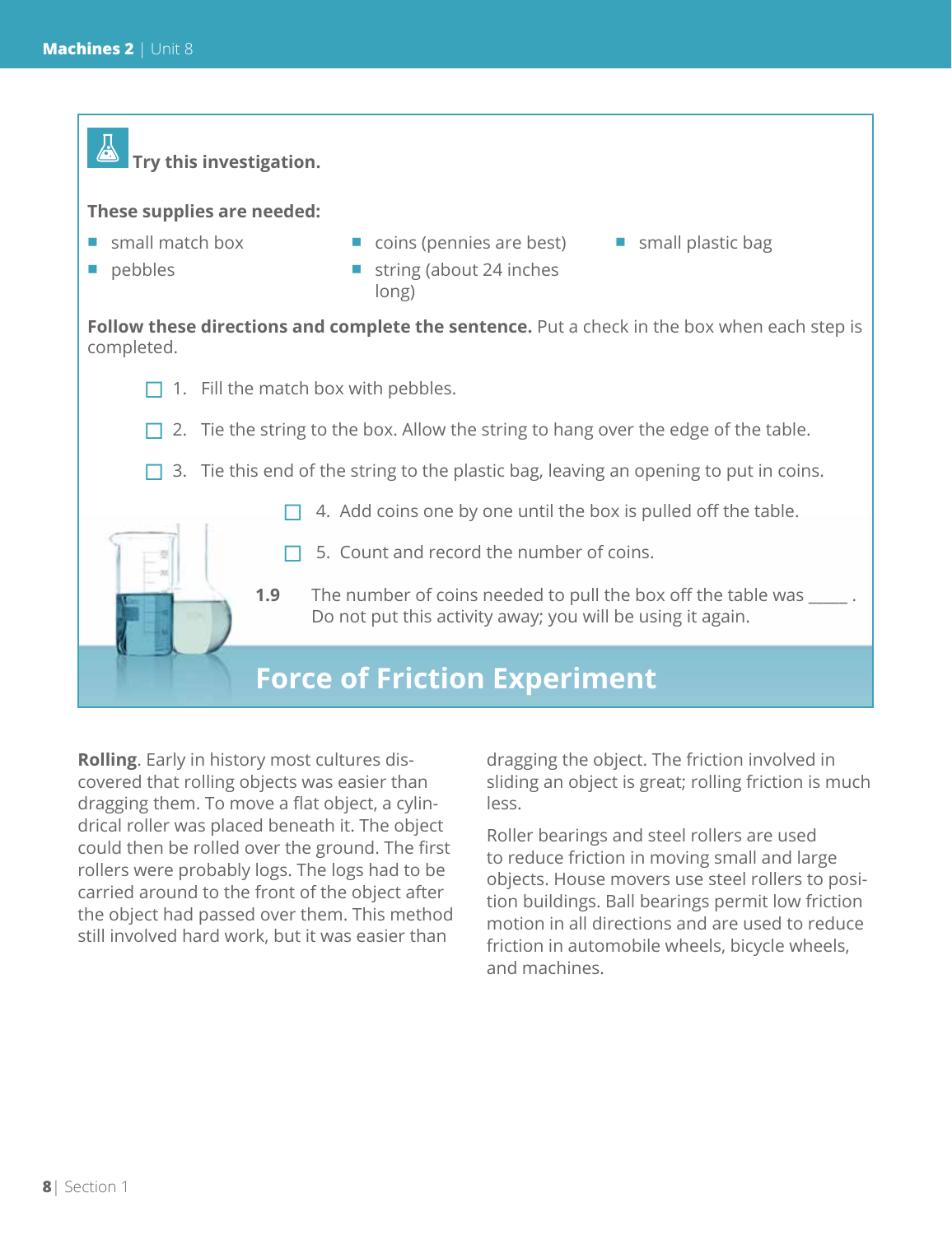

**Fluid**. Gases and liquids also offer resistance to motion. Air resists the motion of cars and airplanes. These vehicles are designed to offer the least possible *air resistance*. Boats must overcome the resistance of the water, and they have hulls shaped to lessen resistance to motion. Frictions that involve liquids and gases are examples of **fluid** friction.

We streamline cars and airplanes to reduce fluid friction. Even the rivets on an airplane increase the friction. The surfaces are as smooth as the builder can make them to reduce the friction between the airplane and the air.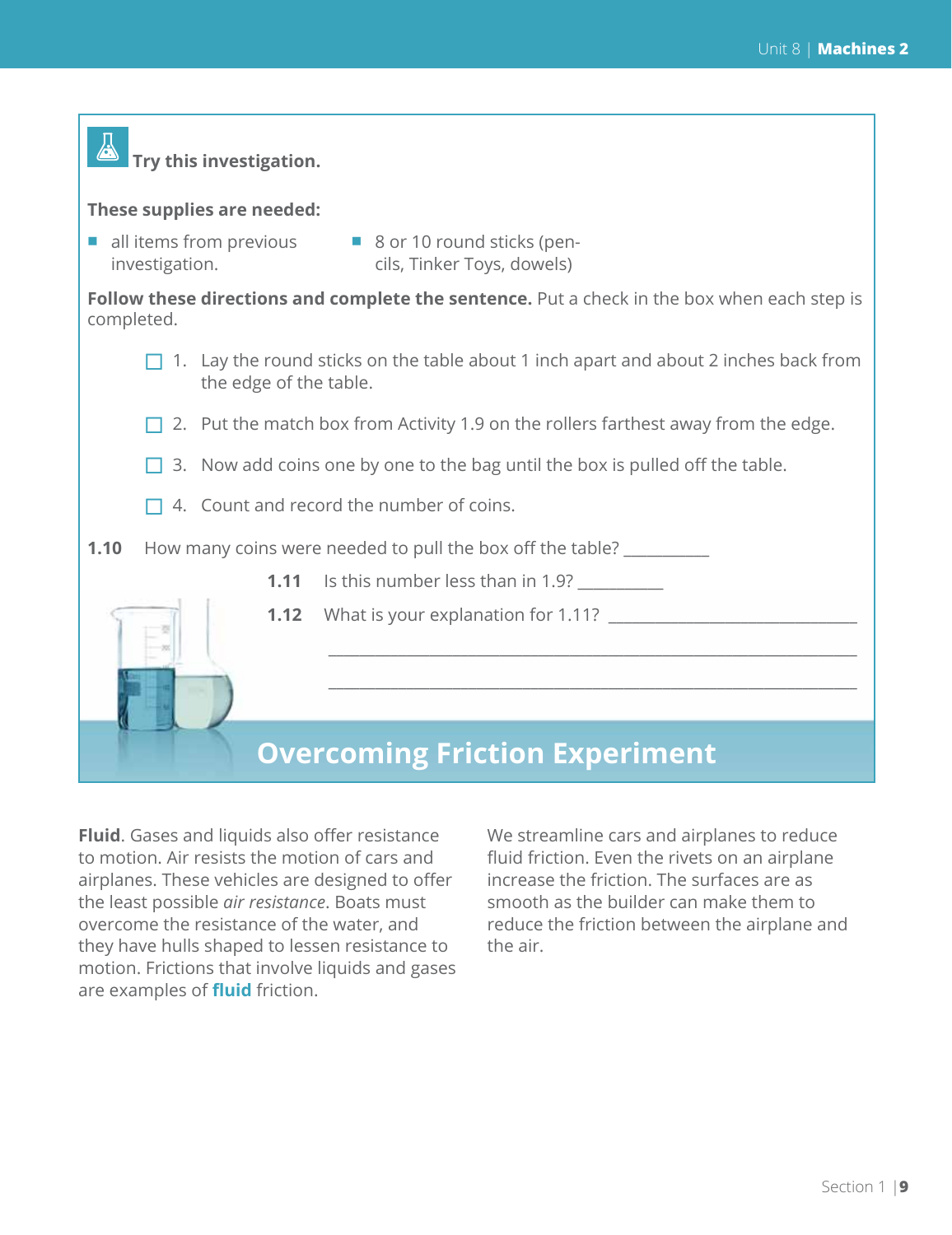

- **1.13** Streamlining a car or boat can increase speed by decreasing friction.
- **1.14** \_\_\_\_\_\_\_\_\_\_\_\_ Gases and fluids do not produce friction.
- **1.15 1.15** Sliding friction is affected by the weight of the object.
- **1.16 Smooth surfaces can decrease fluid friction.**

#### **Complete these sentences.**

- **1.17** The force needed to start an object in motion is increased by **the starting friction**.
- **1.18** The motion of an object being pulled over a surface is called **the interior** friction.
- **1.19** Ball bearings are an example of \_\_\_\_\_\_\_\_\_\_\_\_\_\_\_\_\_\_\_ friction.
- **1.20** The resistance of air to a moving object is called \_\_\_\_\_\_\_\_\_\_\_\_\_\_\_\_\_\_\_\_\_ friction.

#### **Try this investigation.**

**1.21** Select and complete *one* of the following activities.

A. Go to the library and look at pictures of early automobiles. Compare them with the shape of present cars. Describe the differences and tell how friction may have helped to change the shape of cars.

B. Make a drawing of a car, boat, or plane that you think would offer the least resistance to fluid friction. Your drawing should be on plain white paper, 8½ x 11 in size.

C. Make a list of places in your home that friction may occur. You should have at least ten items. After each item tell if it is sliding, rolling, or fluid friction taking place.

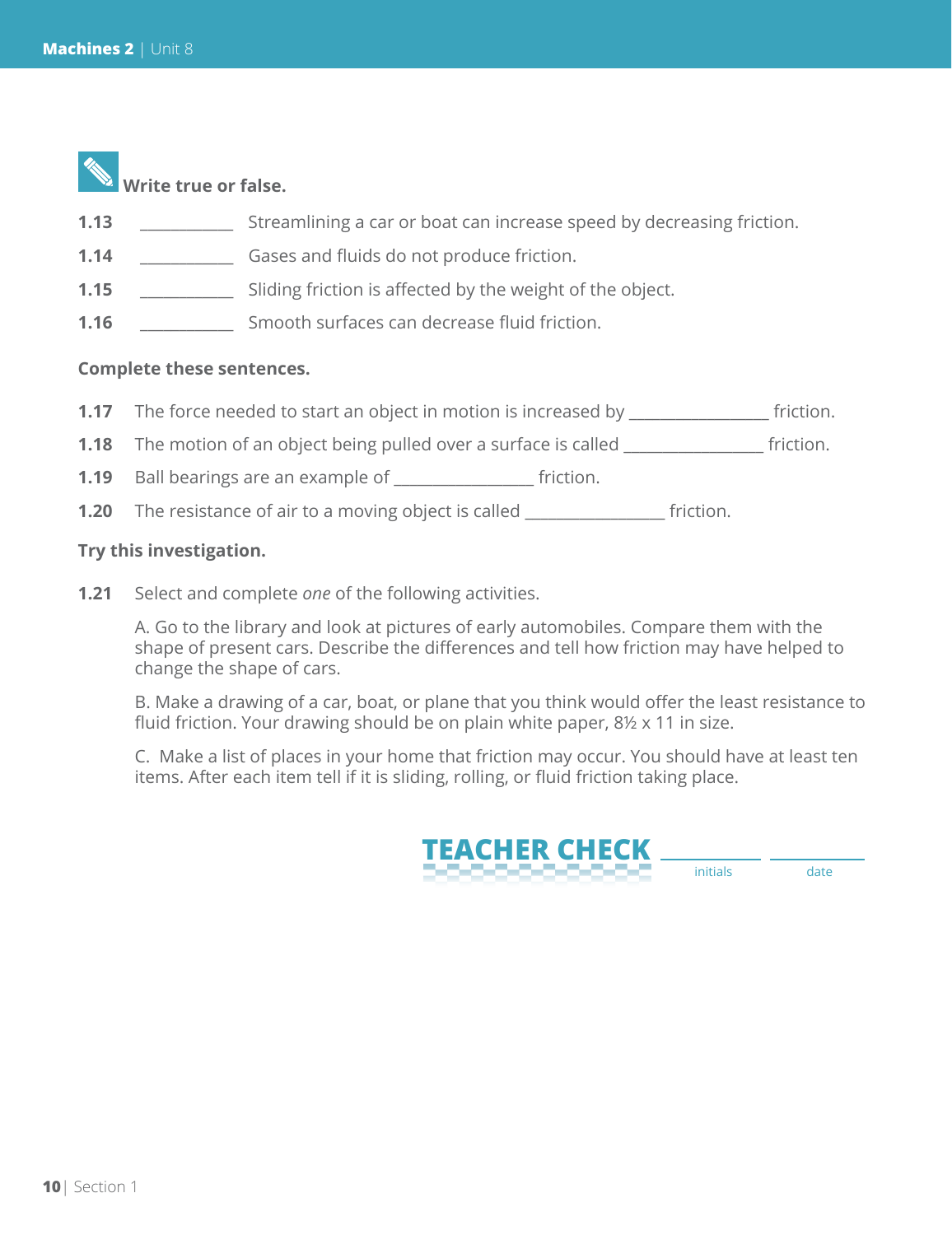#### **REDUCING FRICTION**

In certain situations friction is necessary, but in other instances we wish to eliminate as much friction as possible. Many methods and combinations of methods can be used to lessen the effects of friction.

**Lubrication**. Years ago the wagons used to haul grain to market had wooden wheels and axles. They were heavily loaded and gave off a piercing noise as they moved across the prairie. The noise was lessened when a **lubricant**, grease, was applied to reduce the friction between the wheel and axle.

Lubrication with oil, grease, or other lubricants lessens the friction. Petroleum products have molecules that slide on each other with little resistance. Graphite is carbon with flat crystals. These crystals slide over each other easily. Graphite is a lubricant that has many specialized uses. Because it is a powder, graphite can be blown into locks to lubricate the mechanism.

**Shapes**. The *shape* of an object determines how much resistance it will receive as it moves over a surface. Shapes that roll across a surface, like rollers or ball bearings, have the least resistance. Aircraft, automobiles, boats, and submarines have sleek, tapering lines to permit fluids to flow over them with the least resistance.

If you try to move a variety of shapes through water, you can estimate the effectiveness of the shape by the amount of disturbance in the water. The greater the disturbance, the greater the friction.

**Friction-reducing materials**. *Teflon* is a substance used to coat bearings and other parts of machines when eliminating friction is important. Teflon also coats cooking utensils to eliminate sticking. Some metallic alloys reduce friction more than other alloys. A surface of lead and antimony lessens friction when used with steel.



The ratio between the force of friction and the perpendicular force is called the **coefficient** of friction.

A box weighing 10 pounds (newton) is pulled along the floor by a force of 2 pounds. What is the coefficient of friction between the floor and the box? The force pressing the surfaces together is 10 lbs. (F**n**); the force required to move the box is 2 lbs. (F**f**). Coefficient of friction *µ* (the Greek letter *mu*) is

$$
\mu = \frac{F_f}{F_n} = \frac{2}{10} = 0.2
$$

The coefficient of friction permits a comparison of the sliding friction of different materials.

In the preceding example, the unit of force was given as the *pound*. You know that the pound is the unit of weight, so the question comes up, "Is weight a force?" The answer is "yes" because weight results from the pull—the gravitational force—that the earth exerts on objects.

The metric system (correctly called SI) unit of force (and therefore of weight) is the *newton* (N). The newton is derived from the SI base units of length (meter), time (second), and mass (kilogram). We therefore are correct in saying that an object weighs, or exerts a force of 10 newtons (10N).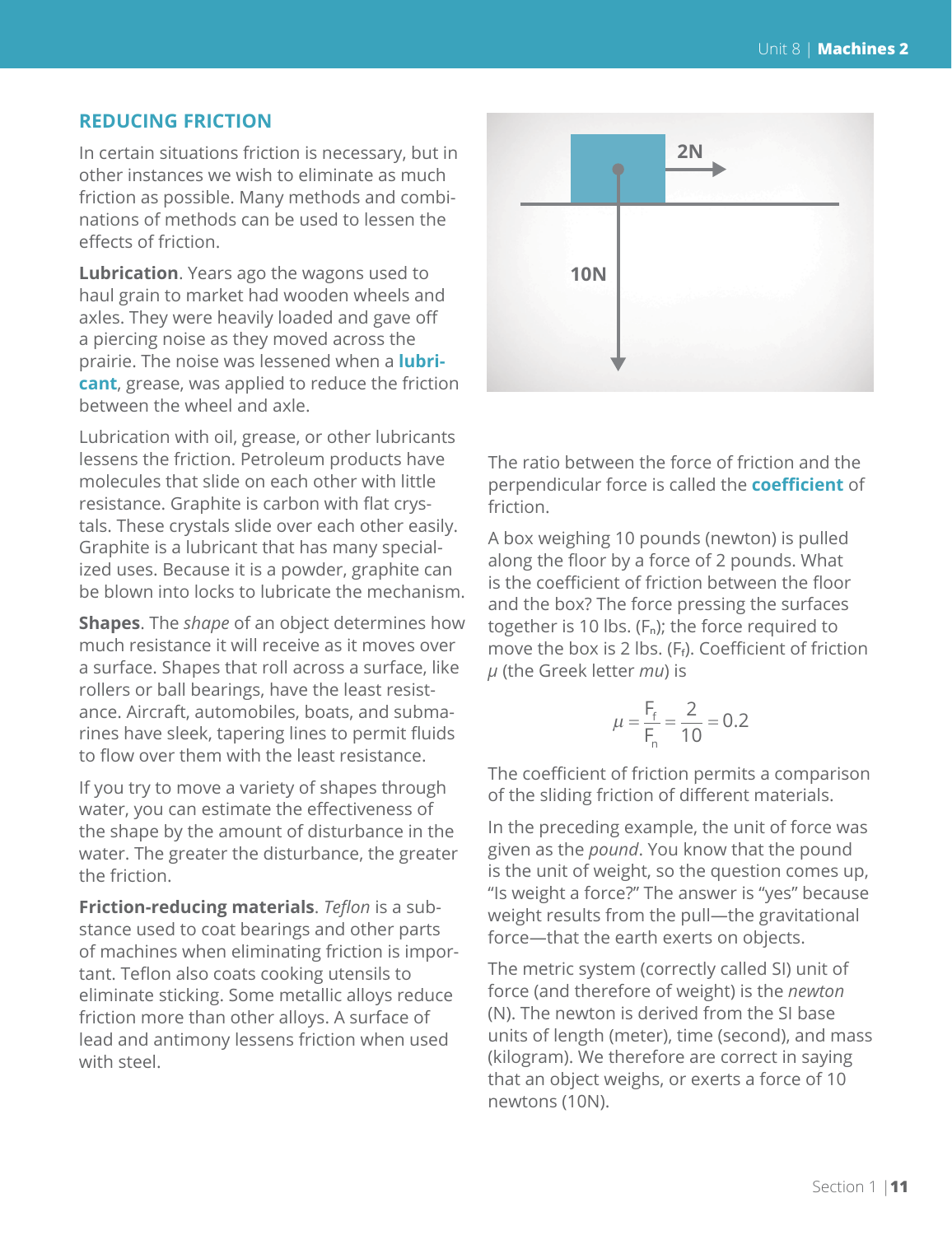



Safety pins or straight pins that have been stuck in a bar of soap will go through fabric much easier.

### **Friction-Reducing Experiment**

#### **Complete these sentences.**

- **1.23** The use of oil or grease to lessen friction is called \_\_\_\_\_\_\_\_\_\_\_\_\_\_\_\_\_\_\_\_
- **1.24** To lessen friction, an airplane has a streamlined  $\qquad \qquad$ .
- **1.25** Lead and antimony can be used to coat steel to lessen \_\_\_\_\_\_\_\_\_\_\_\_\_\_\_\_\_.

#### **Complete these activities.**

**1.26** A swimmer is going to swim across the English Channel. Before entering the water, he covers his head with a smooth plastic cap. Then he covers his body with thick grease. Explain why you think these two preparations will help him while swimming.

\_\_\_\_\_\_\_\_\_\_\_\_\_\_\_\_\_\_\_\_\_\_\_\_\_\_\_\_\_\_\_\_\_\_\_\_\_\_\_\_\_\_\_\_\_\_\_\_\_\_\_\_\_\_\_\_\_\_\_\_\_\_\_\_\_\_\_\_\_\_\_\_\_\_\_\_\_\_\_\_\_\_\_\_\_\_\_\_\_\_\_\_\_\_

\_\_\_\_\_\_\_\_\_\_\_\_\_\_\_\_\_\_\_\_\_\_\_\_\_\_\_\_\_\_\_\_\_\_\_\_\_\_\_\_\_\_\_\_\_\_\_\_\_\_\_\_\_\_\_\_\_\_\_\_\_\_\_\_\_\_\_\_\_\_\_\_\_\_\_\_\_\_\_\_\_\_\_\_\_\_\_\_\_\_\_\_\_\_

\_\_\_\_\_\_\_\_\_\_\_\_\_\_\_\_\_\_\_\_\_\_\_\_\_\_\_\_\_\_\_\_\_\_\_\_\_\_\_\_\_\_\_\_\_\_\_\_\_\_\_\_\_\_\_\_\_\_\_\_\_\_\_\_\_\_\_\_\_\_\_\_\_\_\_\_\_\_\_\_\_\_\_\_\_\_\_\_\_\_\_\_\_\_

**<sup>1.27</sup>** A can weighing 18 newtons requires a force of 9 newtons to drag it. Calculate the coefficient of friction.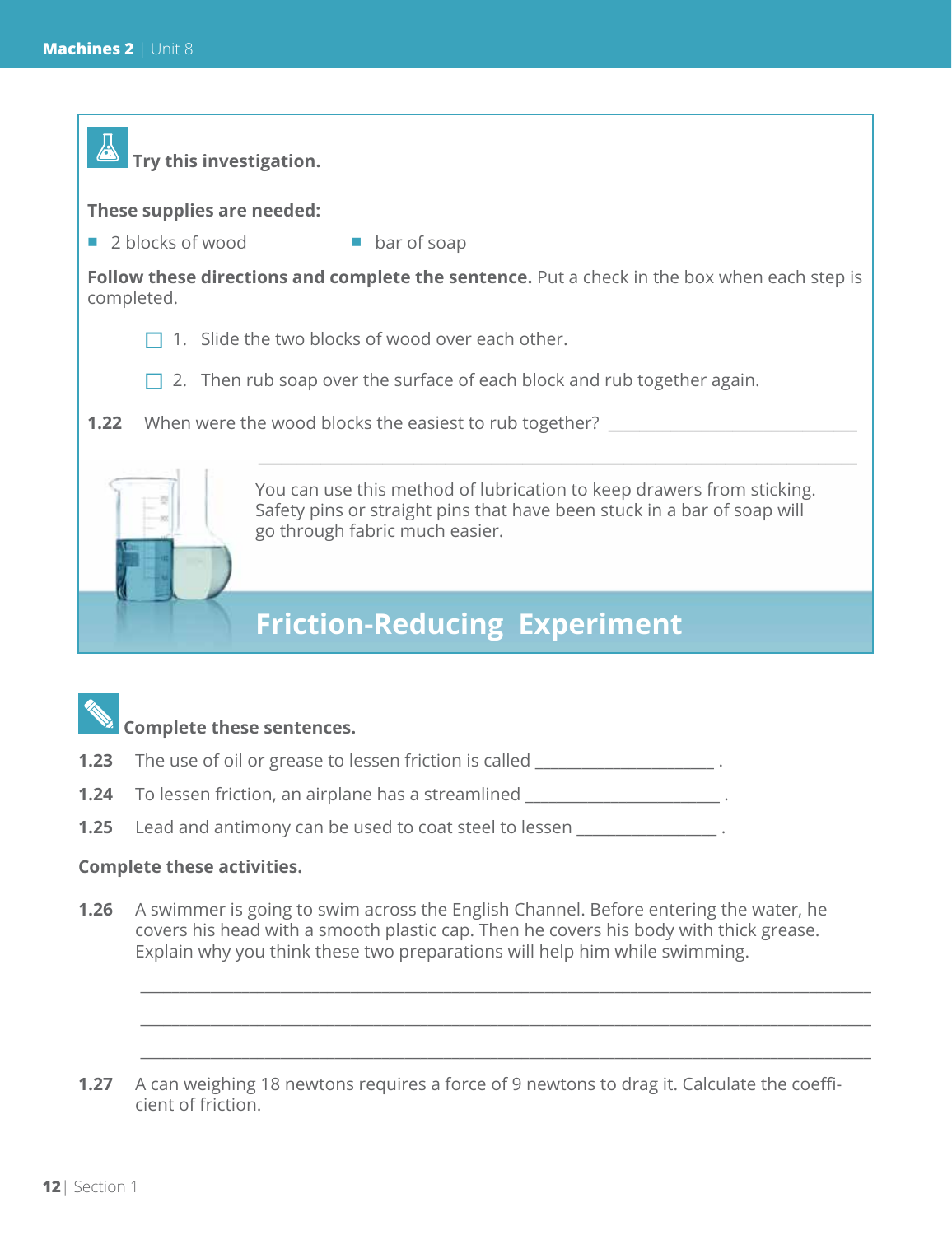**Review the material in this section in preparation for the Self Test.** The Self Test will check your mastery of this particular section. The items missed on this Self Test will indicate specific areas where restudy is needed for mastery.

### **SELF TEST 1**

**Write true or false** (each answer, 1 point).

- **1.01 Example 3** Friction and motion occur at the same time.
- **1.02** \_\_\_\_\_\_\_\_\_\_\_\_ Graphite crystals can be used as a lubricant.
- **1.03** \_\_\_\_\_\_\_\_\_\_\_\_ In space fluid friction does not exist.
- **1.04** \_\_\_\_\_\_\_\_\_\_\_\_ Sliding friction occurs when an object is pulled over a surface.
- **1.05** \_\_\_\_\_\_\_\_\_\_\_\_ Teflon is used only to prevent sticking in cooking utensils.
- **1.06** \_\_\_\_\_\_\_\_\_\_\_\_ Friction should always be reduced if possible.
- **1.07** \_\_\_\_\_\_\_\_\_\_\_\_ A fluid may be either liquid or gas.

**Write the letter of the correct choice** (each answer, 2 points).

| <b>1.08</b> The shape that has the least friction in air is _______ |                                                                      |                          |                  |                  |  |           |
|---------------------------------------------------------------------|----------------------------------------------------------------------|--------------------------|------------------|------------------|--|-----------|
|                                                                     | a. round                                                             | b. streamlined c. square |                  |                  |  | d. oblong |
|                                                                     | <b>1.09</b> To reduce friction in a roller skate wheel, we could use |                          |                  |                  |  |           |
|                                                                     | a. polished surfaces                                                 |                          |                  | b. ball bearings |  |           |
|                                                                     | c. a lubricant                                                       |                          | d. $a, b, and c$ |                  |  |           |

**Complete these activities** (each answer, 3 points).

**1.010** Give three examples of desirable friction.

| <b>1.011</b> Explain why friction is sometimes undesirable. |
|-------------------------------------------------------------|

\_\_\_\_\_\_\_\_\_\_\_\_\_\_\_\_\_\_\_\_\_\_\_\_\_\_\_\_\_\_\_\_\_\_\_\_\_\_\_\_\_\_\_\_\_\_\_\_\_\_\_\_\_\_\_\_\_\_\_\_\_\_\_\_\_\_\_\_\_\_\_\_\_\_\_\_\_\_\_\_\_\_\_\_\_\_\_\_\_\_\_\_\_\_

\_\_\_\_\_\_\_\_\_\_\_\_\_\_\_\_\_\_\_\_\_\_\_\_\_\_\_\_\_\_\_\_\_\_\_\_\_\_\_\_\_\_\_\_\_\_\_\_\_\_\_\_\_\_\_\_\_\_\_\_\_\_\_\_\_\_\_\_\_\_\_\_\_\_\_\_\_\_\_\_\_\_\_\_\_\_\_\_\_\_\_\_\_\_

\_\_\_\_\_\_\_\_\_\_\_\_\_\_\_\_\_\_\_\_\_\_\_\_\_\_\_\_\_\_\_\_\_\_\_\_\_\_\_\_\_\_\_\_\_\_\_\_\_\_\_\_\_\_\_\_\_\_\_\_\_\_\_\_\_\_\_\_\_\_\_\_\_\_\_\_\_\_\_\_\_\_\_\_\_\_\_\_\_\_\_\_\_\_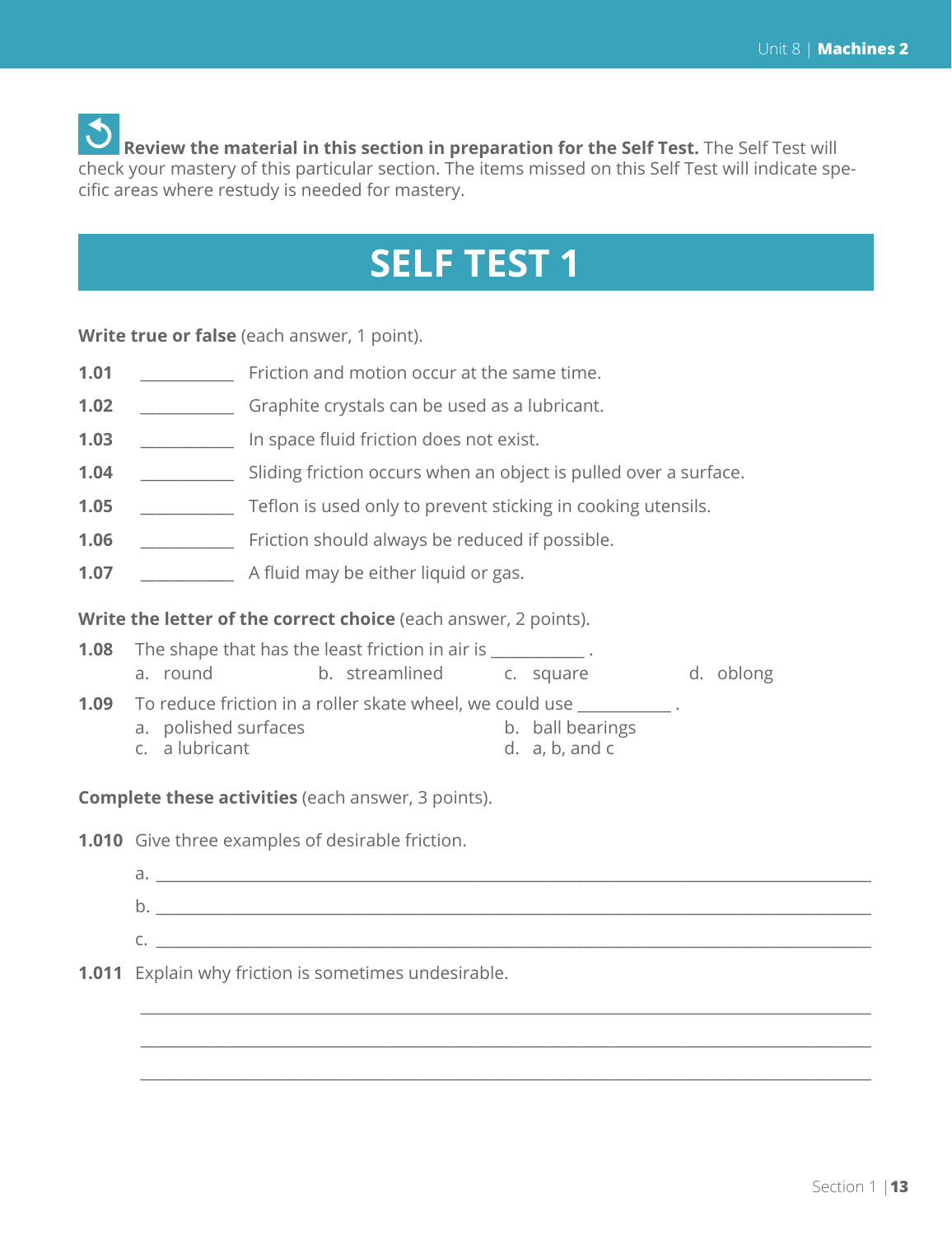| <b>1.012</b> Give three ways friction can be reduced.                                                            |
|------------------------------------------------------------------------------------------------------------------|
|                                                                                                                  |
|                                                                                                                  |
|                                                                                                                  |
| Describe each of these kinds of friction and give an example of where they may occur<br>(each answer, 3 points). |
| <b>1.013</b> sliding friction                                                                                    |
|                                                                                                                  |
|                                                                                                                  |
| <b>1.014</b> rolling friction                                                                                    |
|                                                                                                                  |
|                                                                                                                  |
| <b>1.015</b> fluid friction                                                                                      |
|                                                                                                                  |
|                                                                                                                  |
| <b>Complete these calculations</b> (each answer, 3 points).                                                      |
| <b>1.016</b> A box weighing 18 newtons require a force of 6 newtons to drag it.                                  |

a. What is the coefficient of friction?

The box is coated with Teflon and now requires a force of 3 newtons to drag it.

b. What is its new coefficient of friction?